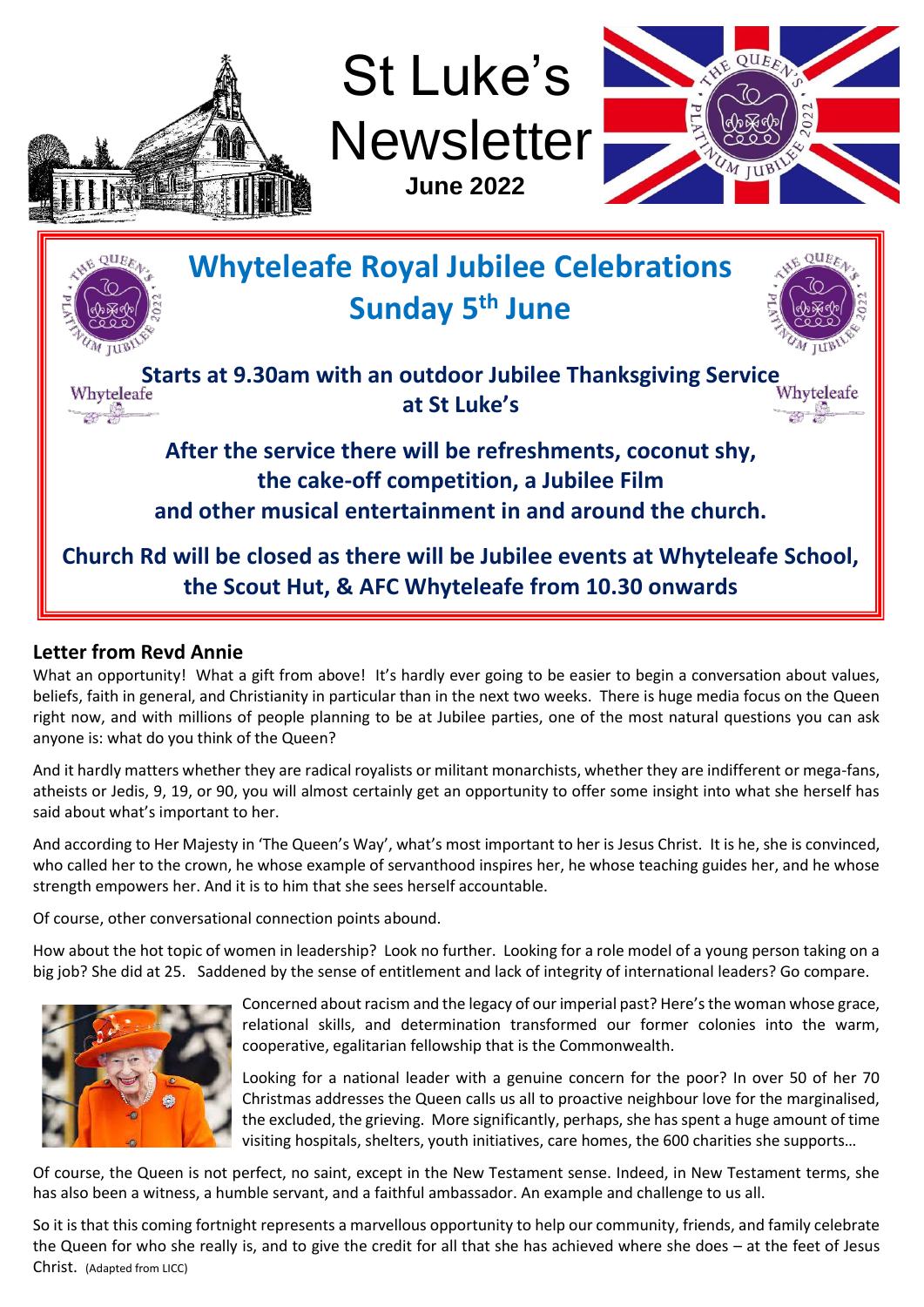#### **What's On at St Luke's in June 2022**

**Sunday Services Sunday 5th June** 9.30am Outdoor Jubilee Thanksgiving Service

**Sunday 12th June** 9.30am Parish Holy Communion & Inklings

**Sunday 19th June** 9.30am Café Church

**Sunday 26th June** 9.30am Parish Holy Communion & Inklings

**Tuesday Evening 7pm** Starting 14<sup>th</sup> June Bible Study Group

#### **Knitting Ninjas Wednesday 1st June 2022 at 10am - 12.30am**



All are welcome to our knit & natter, whatever your needles; knitting, crochet, embroidery, quilting etc..

Meets at 8 p.m. on the  $2^{nd}$  and  $4^{th}$  Wednesday of each month in the Hall of St Luke's Church,

We have an annual membership fee of £20 but visitors and those who can only come occasionally pay just £2 for the evening.

8<sup>th</sup> June AGM & Bring and Buy

22nd June Prinny, Caroline & The Mob Speaker Elizabeth Lanyon

### **Inklings Re-Start**

Inklings- our children's Sunday School started again in May and all children are welcome to join us, while the main service takes place in the church.

Inklings is a special programme for children to take part in while their parents/carers are in the church services. There'll be Bible stories, activities, songs and games.

Twice a month, children and adults worship together at the Family service on 1st Sunday of every month and at the Cafe Church on 3rd Sunday. For more details about Inklings please contact Rev. Sara Goatcher on 07785230983

#### **Date for the Diary at St Luke's, Whyteleafe**

Starting Tuesday 14<sup>th</sup> June at 7pm

Weekly Bible Study Group

#### **Caterham Churches Together**

Wednesday Morning Prayer at 8.30am

In June at St Peter & St Paul Church, Chaldon Ladies' Fellowship at St Luke's **Noting the Ladies' Fellowship at St Luke's Algebrary** Zoom Link see www.stlukeswhyteleafe.co.uk

#### **Evening Prayer on Zoom in June**

6.30pm Wednesday and Thursdays

Zoom [: https://us02web.zoom.us/j/82053753781](https://us02web.zoom.us/j/82053753781)